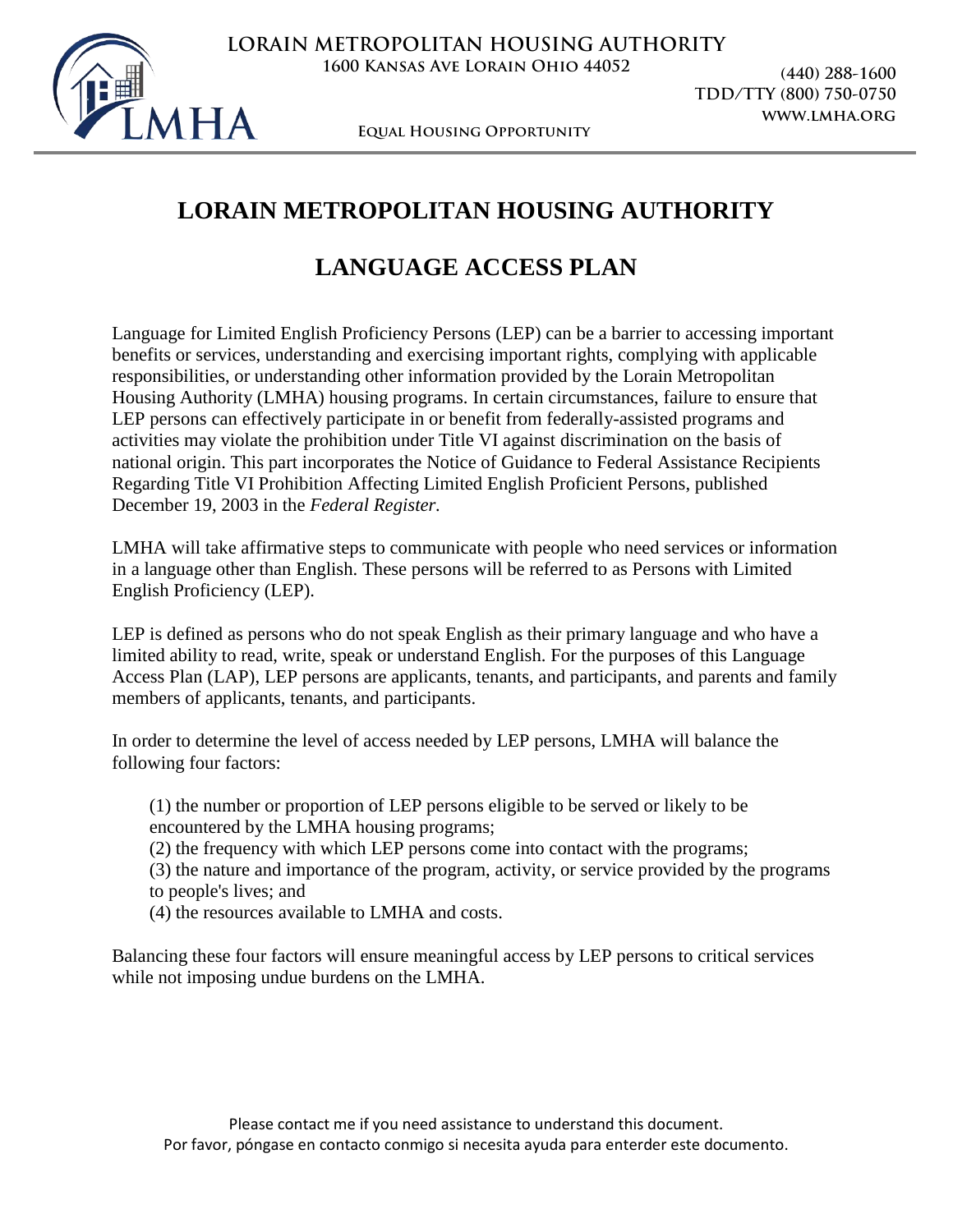#### **ORAL INTERPRETATION**

In a courtroom, a hearing, or situations in which health, safety, or access to important benefits and services are at stake, the LMHA will generally offer, or ensure that the family is offered through other sources, competent services free of charge to the LEP person.

LMHA hires interpreters from InterChez when necessary to provide a third party in court hearings.

LMHA will analyze the various kinds of contacts it has with the public, to assess language needs and decide what reasonable steps should be taken. "Reasonable steps" may not be reasonable where the costs imposed substantially exceed the benefits. Where feasible, LMHA will train and hire bilingual staff to be available to act as interpreters and translators, will pool resources with other PHAs, and will standardize documents.

Where LEP persons desire, they will be permitted to use, at their own expense, an interpreter of their own choosing, in place of or as a supplement to the free language services offered by LMHA. The interpreter may be a family member or friend.

#### **WRITTEN TRANSLATION**

Translation is the replacement of a written text from one language into an equivalent written text in another language.

In order to comply with written-translation obligations, LMHA will take the following steps: LMHA will provide written translations of vital documents for each eligible LEP language group that constitutes 5 percent or 1,000 persons, whichever is less, of the population of persons eligible to be served or likely to be affected or encountered. Translation of other documents, if needed, can be provided orally.

If there are fewer than 50 persons in a language group that reaches the 5 percent trigger, LMHA does not translate vital written materials, but provides written notice in the primary language of the LEP language group of the right to receive competent oral interpretation of those written materials, free of cost.

LMHA utilizes the services of InterChez to ensure accurate translation of documents.

### **LORAIN METROPOLITAN HOUSING AUTHORITY**